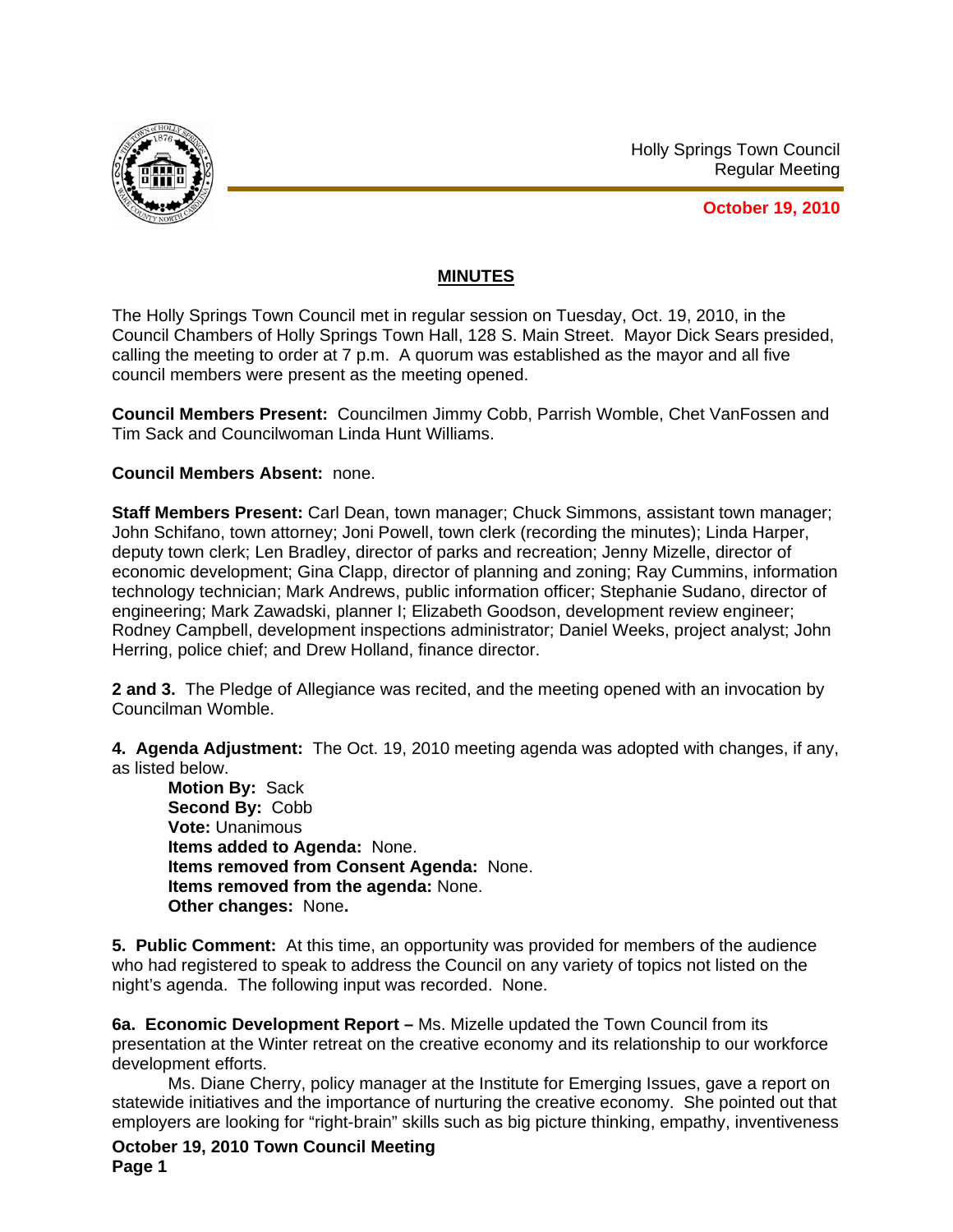and artistry. North Carolina cannot compete on price alone to stay ahead in industrial recruitment, Ms. Cherry said. N.C. must think its way out of the recession, she said, adding that the town must think about ways to attract creative jobs… the type of job that will not get outsourced off shore.

She commended the town council for committing to a creative strategies approach.

Ms. Mizelle then addressed the Council on how her department is working to make Holly Springs attractive to businesses seeking intellectual and artistic talent.

**Action:** None.

**6b. No Parking Zones Ordinance** – Ms. J. Powell explained that Mark Mazanek, resident and president of the Braxton Village Homeowners Association, requested of the Council on behalf of the HOA that No Parking Signs be placed in two locations within the Braxton Village Subdivision:

## **Location 1**

 **200 Block of Texanna Way** – The Braxton Village HOA board recently renovated the tot lot at the corner of Texanna Way and Holly Thorne Trace. While the residents are elated with the increased pedestrian traffic generated by this renovation, they are concerned with cars parking on Texanna Way in front of the tot lot and at the corner of Texanna Way and Holly Thorne Trace. Parking is not an issue on Holly Thorne Trace; however, the board is concerned for the safety of the pedestrians with cars parking on the narrow Texanna Way. In addition, the sight line of cars trying to turn from Holly Thorne Trace onto Texanna Way is hindered as cars line up on Texanna Way in front of the tot lot.

 For these safety reasons the Braxton HOA requests a No Parking Zone be designated on Texanna Way in front of the tot lot extending west to Holly Thorne Trace and around the corner of Texanna Way and Holly Thorne Trace.

An attached photo illustrates Location 1.

# **Location 2**

 **0 Block of Pyracantha Drive** – Location 2 is the southern section from the pool parking lot, west to Braxman Lane as illustrated on the attached photo.

 During pool season, Braxton Village has a large number of residents who drive to the pool. There is a parking lot; however, overflow parking extends on both sides of Pyracantha Drive, west to Braxman Lane. Due to safety concerns for pedestrians as well as the need for access by emergency vehicles to get through on Pyracantha Drive, the Board requests a No Parking Zone be placed on the south side of Pyracantha Drive from the entrance of the pool parking lot, west to Braxman Lane as shown on the attached photo.

 By restricting the parking to one side of Pyracantha, it would make emergency vehicle access easier and also create a safer environment for the pedestrians walking to the pool.

**Action:** The Council approved a motion to adopt Resolution 10-31 designating No Parking Zones in the Braxton Village Subdivision.

**Motion By:** Sack **Second By:** Womble **Vote:** Unanimous *A copy of Resolution 10-31 is incorporated into these minutes as an addendum page.* 

**7a. Public Hearing: Annexation Petition A10-06 Bass Lake Property** – Mr. Zawadski said the Town has initiated a petition for annexation of approximately 8.97 Town-owned acres located along Bass Lake Road.

He said the petition meets all the statutory requirements for annexation; however, staff still is waiting on an accurate legal description, which is forthcoming. Once the town recieves the legal description, the ordinance will be ready for adoption. In the meantime, the public hearing was advertised to occur on Oct. 19.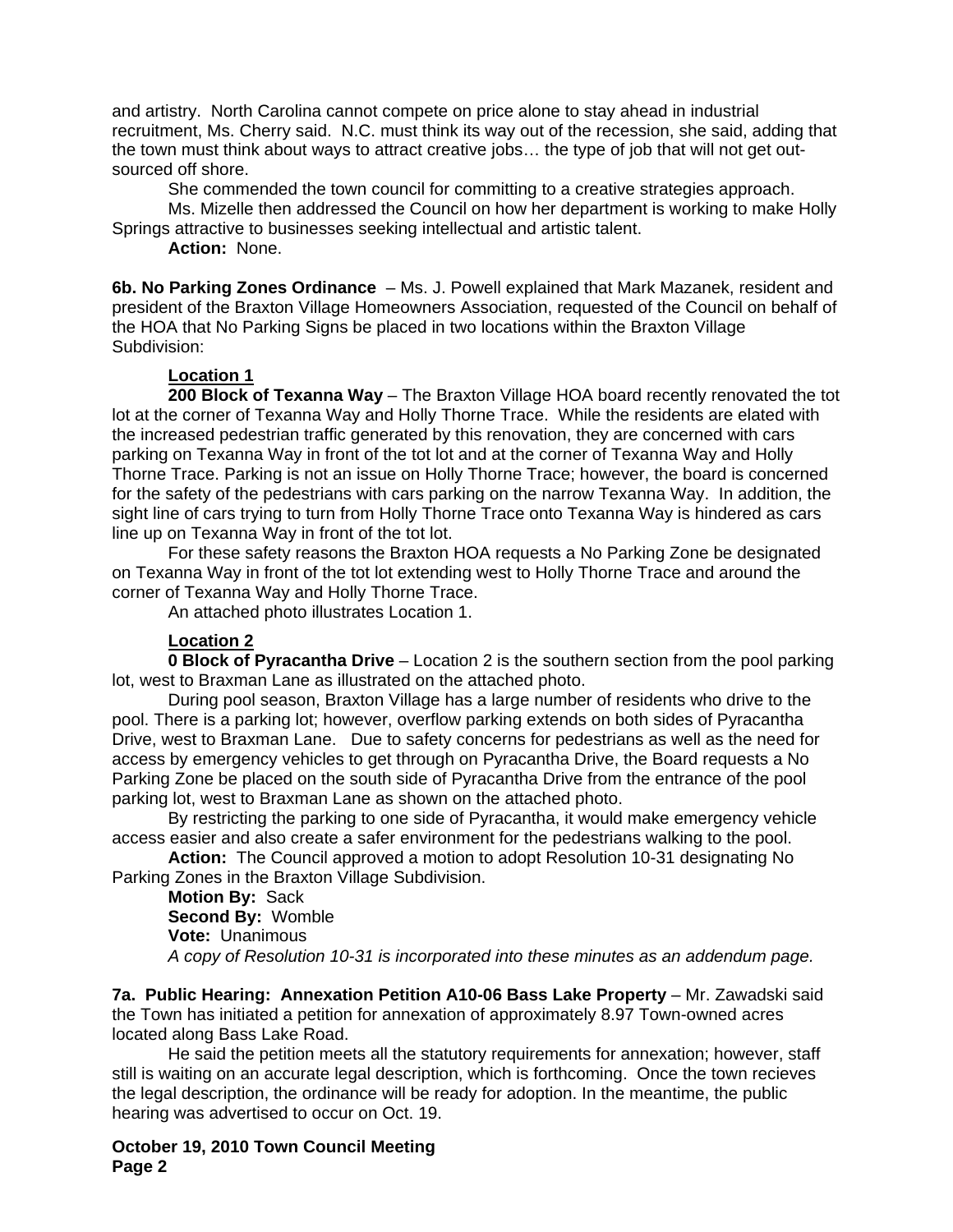He said staff requests that the public hearing be held, but that action on the annexation ordinance be deferred until the Nov. 2 Town Council meeting.

 With that explanation completed, Mayor Sears opened the public hearing to accept input. The following comments were recorded: None.

There being no comments, the public hearing was closed.

**Action:** The Council approved a motion to defer action until the Nov. 2, 2010 Town Council meeting.

**Motion By:** Sack **Second By:** Womble **Vote:** Unanimous

**7b. Public Hearing: Annexation Petition A10-07 Parker Property** – Mr. Zawadski said the Town has received a petition for voluntary annexation of approximately 16.895 acres located at the corner of NC Hwy 55 and Old Adams Road. The property owners are Clifton G. and Jewell A. Parker.

The petition meets all the statutory requirements for annexation.

With that explanation completed, Mayor Sears opened the public hearing to accept input. The following comments were recorded: None.

There being no comments, the public hearing was closed.

 **Action:** The Council approved a motion to adopt Annexation Ordinance A10-07, annexing approximately 16.895 acres owned by Clifton and Jewell Parker, and more particularly described as Wake County PIN: 0658..03-33-5805, into the corporate limits of the Town of Holly Springs.

**Motion By:** Sack **Second By:** VanFossen

**Vote:** Unanimous

*A* c*opy of Annexation Ordinance A10-07 is incorporated into these minutes as addendum pages.*

**7c. Public Hearing: Special Exception Use, 00-COM-02-A01, Sunrise United Methodist Church –** Mr. Zawadski said the Town has received a special exception use request from Sunrise United Methodist Church to expand the religious use at 5420 Sunset Lake Road. The property is 5.6 acres in size and is zoned R-10: Residential.

 He said the existing property includes a 9,900-square-foot building that contains sanctuary space, classrooms, offices and a kitchen. A temporary 1,120-square-foot modular building also is located next to the permanent building for additional classroom space.

 The proposed expansion plan includes a 10,500-square-foot education building, a 2,100 square-foot office expansion, and a 388-square-foot kitchen expansion. Land area also is set aside for a future sanctuary building that would require Town approval prior to construction. The parking lot includes a total of 200 parking spaces to accommodate the proposed building expansion as well as the future sanctuary building. A bicycle rack is proposed near the front entrance of the existing building and pedestrian connections are provided throughout the site (see condition #7c regarding connection to the public sidewalk).

 The primary building materials include brick and cement siding to match the existing building. The existing building was approved prior to UDO adoption and, therefore, does not meet the current architectural requirements. A request for alternate compliance of the masonry and window architectural requirements has been submitted in order to achieve consistency with the existing building design. Other design features include: façade modulation, roofline variation, decorative columns and decorative brick patterns.

 Ms. Goodson said the applicant has requested that the Town Council consider waiving the sewer fees in exchange for extending the sewer to the adjacent upstream property. The town development standards require development plans to extend sanitary sewer to adjacent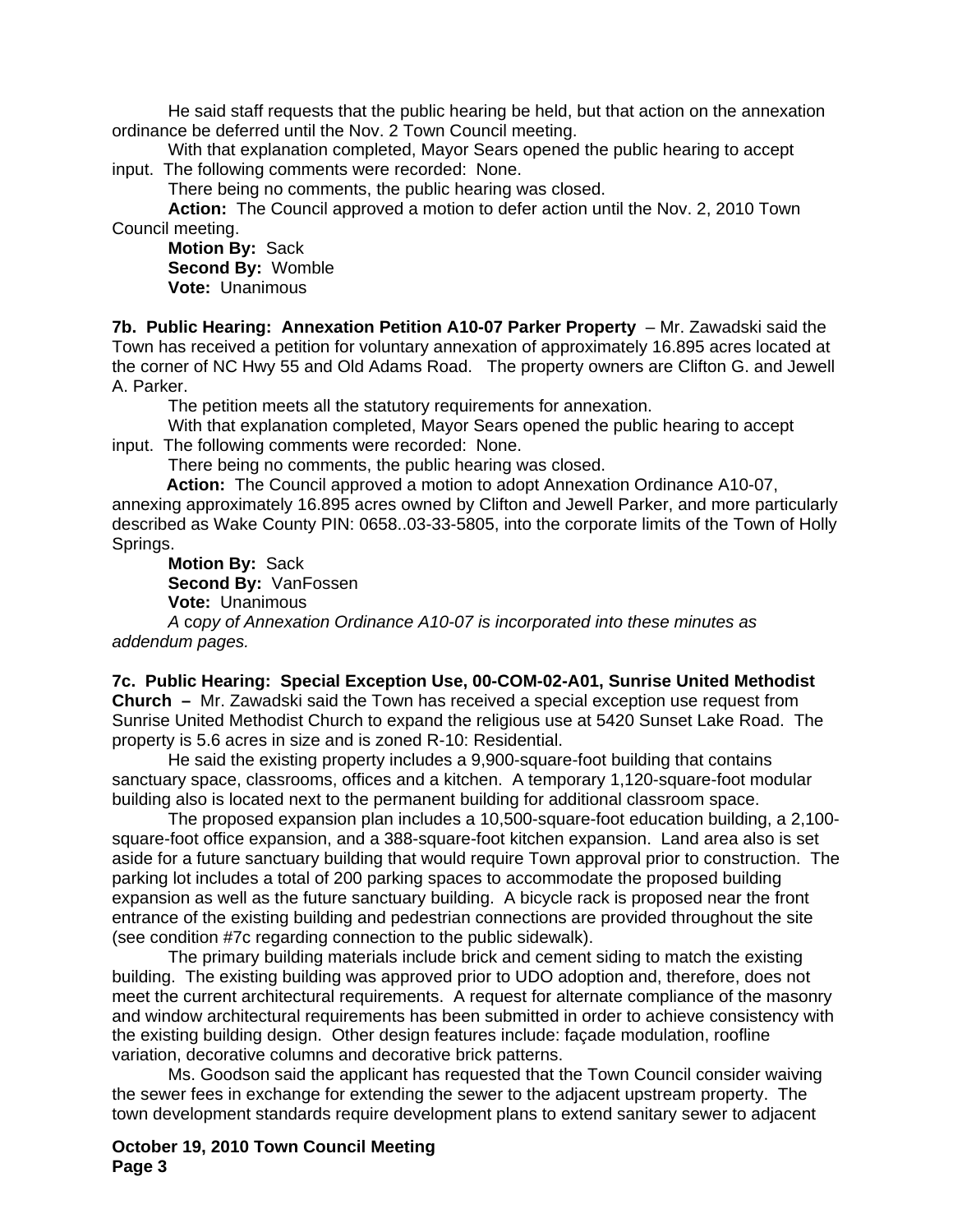upstream properties without compensation or fee waivers; therefore, staff recommendation is to not approve the fee waivers requested, she said.

 Ms. Sudano said her department estimates that the fee waivers would amount to about \$7,200.

With that explanation completed, Mayor Sears opened the public hearing to accept sworn testimony. The following testimony was recorded under oath administered by the Town Clerk:

 Ross Carter, 5201 Sunset Fairways Drive – Rev. Carter, who is pastor of Sunrise Methodist Church, addressed the Council. He said growth of the town and the church has necessitated the church expansion of worship, education and parking areas. He spoke in favor of the petition.

 Randy Miller, 153 Holly Springs Road – Mr. Miller addressed the stormwater question raised by the planning board. He said there are three facilities planned to accommodate not only existing run-off, but future run-off. The stormwater, he said, would be captured, treated and piped underground.

 The sewer extension question, he said, stems from the original developer/owner who he believes should have stubbed sewer to the neighboring tract but did not. The result, Mr. Miller said, is that a non-profit organization has to bear the cost burden instead of the original for-profit developer.

 Mr. Miller mentioned that the church also would like to entertain with NCDOT and the town in the future some ideas about how Sunset Lake Road is constructed with a median and where breaks would be located.

Staff said it is something that can be discussed but staa was not prepared to address it at this time.

Councilman Sack asked how the architect had figured the number of parking spaces and whether the spaces provided would be adequate.

Mr. Miller said the architect had based the number of spaces on the square footage of the sanctuary, and designers feel the number of spaces would be adequate.

There being no further testimony, the public hearing was closed.

Concilmen Sack and VanFossen agreed that they were supportive of the church's petitions, except for the request regarding sewer fee credits. Councilman Womble said he would be inclined to grant the request because churches are different than developers who recoup their costs from development of the property.

 **Action #1:** The Council approved a motion to make and accept the findings of fact to be recorded in the minutes for Special Exception Use Petition 00-COM-02-A01 Sunrise United Methodist Church, as submitted by Thompson and Associates Job Number SUNRISE, dated revised 8/30/2010.

#### Special Exception Use Findings of Fact:

 A special exception use may be granted only upon the presentation of sufficient evidence to enable a written determination that:

- a. The proposed use will not be injurious to the public health, safety, comfort, community moral standards, convenience or general welfare;
- b. The proposed use will not injure or adversely affect the adjacent area;
- c. The proposed use will be consistent with the character of the district, land uses authorized therein, and the Town of Holly Springs Comprehensive Plan;
- d. The proposed use shall conform to all development standards of the applicable district (unless a waiver of such development standards is requested as part of the special exception use petition and approved as set forth above, in which case the proposed use shall conform to the terms and conditions of such waiver).
- e. Access drives or driveways are or will be sufficient in size and properly located to: ensure automotive and pedestrian safety and convenience, traffic flow as set forth in Section 7.09 –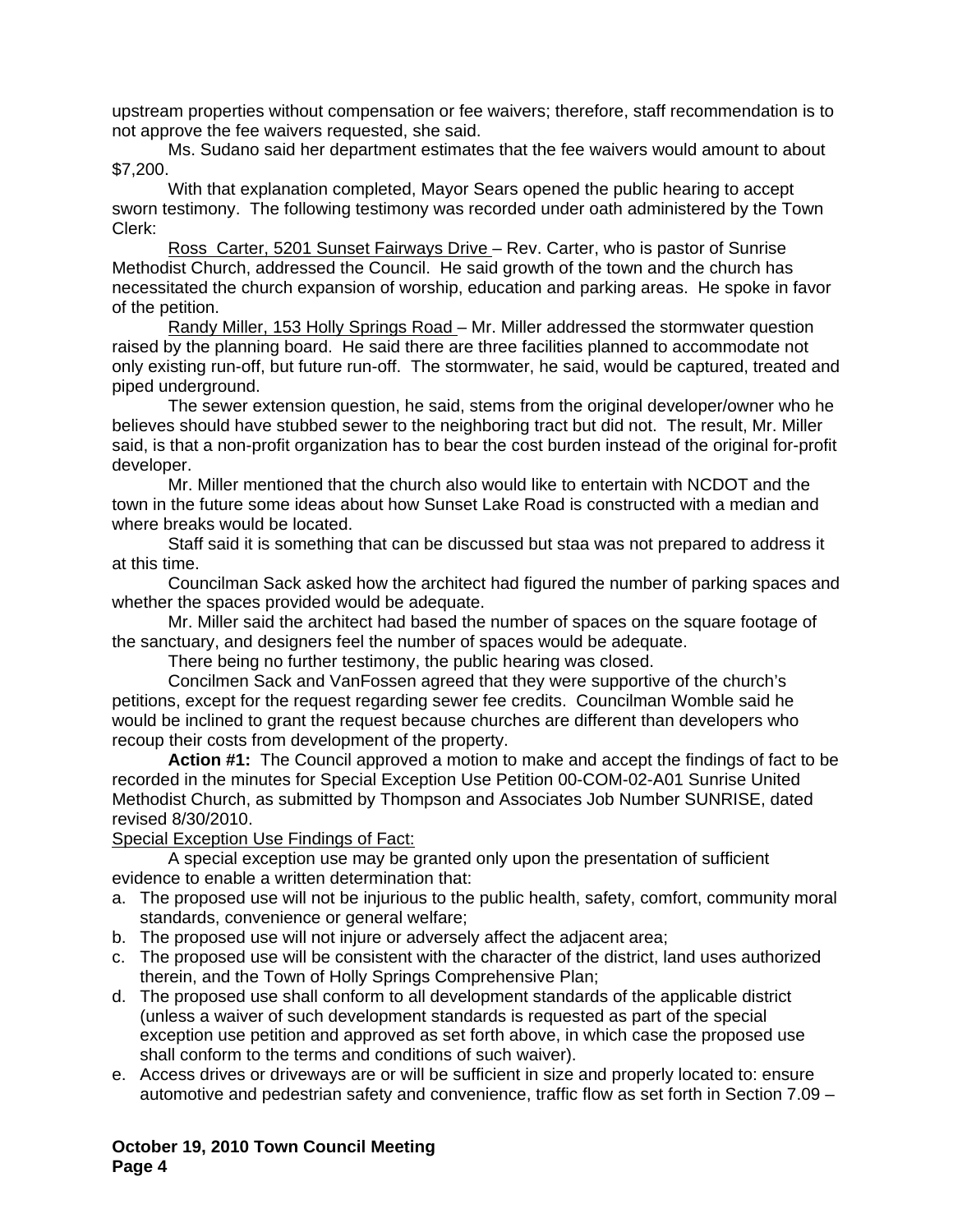Pedestrian Circulation and Vehicular Area Design; and, control and access in case of fire or other emergency;

- f. Off-street parking areas, off-street loading areas, trash enclosures, trash pick-up and removal, and other service areas are located so as to be safe, convenient, allow for access in case of emergency, and to minimize economic, glare, odor, and other impacts on adjoining properties and properties in the general neighborhood;
- g. The lot, building or structure proposed for the use has adequate restroom facilities, cooking facilities, safety equipment (smoke alarms, floatation devices, etc.), or any other service or equipment necessary to provide for the needs of those persons whom may work at, visit or own property nearby to the proposed use;
- h. Utilities, schools, fire, police and other necessary public and private facilities and services will be adequate to handle the needs of the proposed use;
- i. The location and arrangement of the use on the site, screening, buffering, landscaping, and pedestrian ways harmonize with adjoining properties and the general area and minimize adverse impacts; and,
- j. The type, size, and intensity of the proposed use (including but not limited to such considerations as the hours of operation and numbers of people who are likely to utilize or be attracted to the use) will not have significant adverse impacts on adjoining properties or the neighborhood.

**Motion By:** VanFossen **Second By:** Cobb **Vote:** Unanimous

*A* c*opy of Special Exception Use Petition Amendment 00-COM-02-A01 addressing the findings of fact is incorporated into these minutes as addendum pages.* 

**Action #2:** The Council approved a motion to make and accept the findings of fact to be recorded in the minutes for an alternate compliance of architectural requirements, UDO Section 3.08, A, 1. c (2)(c)(ii) Windows and Doors and UDO Section 3.08, A, 1. c (1)(a) Primary Building Materials, in association with Special Exception Use Petition 00-COM-02-A01 Sunrise United Methodist Church, as submitted by Thompson and Associates Job Number SUNRISE, dated revised 8/30/2010.

Alternate Compliance Findings of Fact:

- 1. The proposed development represents the use of (building materials, colors, textures, building architecture, roof features, façade modulation, building orientation, signs, landscaping, lighting or open space) which will result in a development pattern which is equivalent to or superior to that achievable under the applicable regulations;
- 2. The proposed development will be compatible with and will enhance the use or value of area properties;
- 3. The proposed development is consistent with the intent of the Comprehensive Plan; and,
- 4. The proposed development is consistent with the intent and purpose of this UDO. **Motion By:** VanFossen **Second By:** Sack

**Vote:** Unanimous

**Action #3:** Having made findings of fact, the Council approved a motion to approve an alternate compliance of architectural requirements, Section 3.08, A, 1. c (2)(c)(ii) Windows and Doors and UDO Section 3.08, A, 1. c (1)(a) Primary Building Materials in association with Special Exception Use Petition # 00-COM-02-A01 Sunrise United Methodist Church, as submitted by Thompson and Associates Job Number SUNRISE, dated revised 8/30/2010.

**Motion By:** VanFossen **Second By:** Womble **Vote:** Unanimous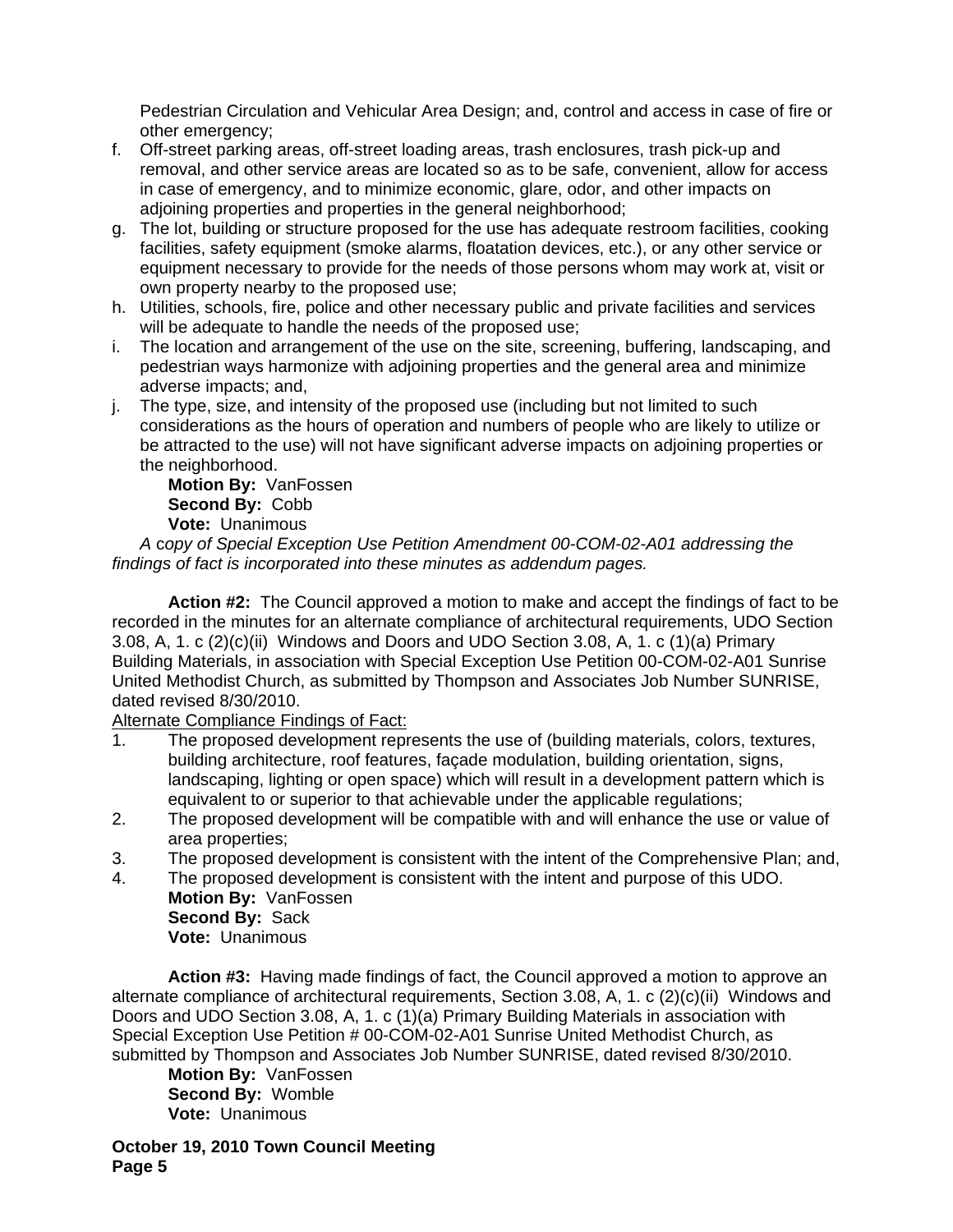**Action #4:** The Council approved a motion to deny the request to waive sewer fees associated with Special Exception Use Petition 00-COM-02-A01 Sunrise United Methodist Church, as submitted by Thompson and Associates Job Number SUNRISE, dated revised 8/30/2010.

# **Motion By:** VanFossen

**Second By:** Sack

**Vote:** The motion carried, following a 4-1 vote. Councilmen Cobb, VanFossen and Sack and Councilwoman Williams voted for the motion. Councilman Womble voted against.

**Action #5:** Having made findings of fact that the project meets the requirements to be granted a Special Exception Use, the Council approved a motion to approve Special Exception Use Petition 00-COM-02-A01 Sunrise United Methodist Church, as submitted by Thompson and Associates Job Number SUNRISE, dated revised 8/30/2010 with the following conditions:

- 1. Conform to previously approved *Sunrise United Methodist Church Development Plan* and note that all previous approval conditions for that plan will apply to this plan as well.
- 2. A fee-in-lieu of upgrade will be required for this project for the Pump Station and/or Force Main.
- 3. There are existing downstream drainage complaints in this area. Accordingly, a flood analysis will be required to meet the Town's policy for Hydrologic Basin Models (Town Policy - P-018)
- 4. No increase in 100 year water surface elevations will be allowed downstream from this project*.*
- 5. This project will be required to meet Town's NPDES Phase II Post Construction Stormwater ordinance
- 6. Prior to the first construction drawing submittal for the Sunrise United Methodist Church, the following items must be addressed:
	- a. Remove the existing striping for the road improvements and show proposed new striping.
	- b. Provide documentation from Progress Energy that you have approval to place parking and a gravity sewer line crossing in their easement for this project.
- 7. Prior to the first construction drawing approval (or issuance of a land disturbance permit) for the Sunrise United Methodist Church, the following items must be addressed:
	- a. Approval of Stormwater Management Plan is required.
	- b. Payment of the Stormwater Fee-in-Lieu will be required.
	- c. Provide pedestrian connection from public sidewalk to the front entrance of the building.

8. Future sanctuary building requires staff review and Town Council approval of building elevations and site design.

**Motion By:** VanFossen **Second By:** Cobb **Vote:** Unanimous

**7d. Public Hearing: Rezoning Petition 10-REZ-02 –** Mr. Zawadski said the Town has received a request to amend the developer commitments for 8.6 acres located at the intersection of Optimist Farm Road and Bibleway Court. This property was rezoned to R-10 CU: Residential and annexed into the Town limits in November 2007. A new applicant now is requesting to revise zoning condition #5 (see below) that was approved with the original rezoning.

 **Conditional Use Developer Commitments:** The owner has requested the following (revised) conditions be placed on the property:

- 1. Minimum required square footage of dwelling to be 3,000 square feet.
- 2. Dwellings to have brick or stone front façade.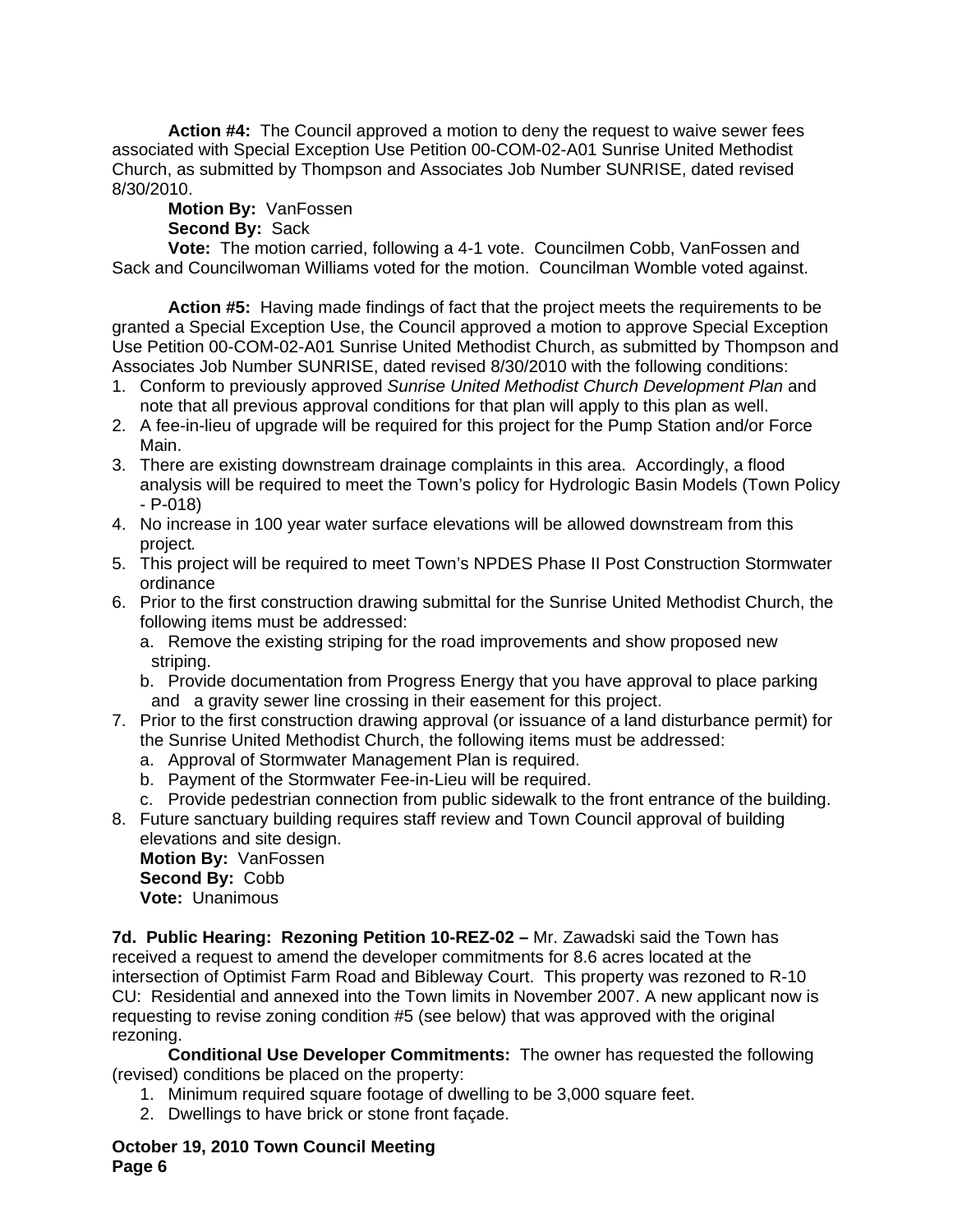- 3. Vinyl siding will not be permitted.
- 4. Lots are to be left as wooded as possible, minimal clearing is required.
- 5. *No driveway on Bibleway or Optimist Farm Road*.

Mr. Zawadski said the zoning conditions are offered by the property owner to be placed on the property and are not required by the Town. The original wording of condition #5 required that a new public road be constructed in order to provide access to the property since it prohibited driveways on Optimist Farm Road and Bibleway Court. The current applicant is requesting to change condition #5 so that the property could be accessed with driveways on Bibleway Court.

With that explanation completed, Mayor Sears opened the public hearing to accept input. The following comments were recorded: None.

There being no comments, the public hearing was closed.

**Action #1:** The Council approved a motion to accept the following statement as true: *"The requested zone map change from R-10 CU to R-10 CU is consistent with the Holly Springs Comprehensive Plan since the Future Land Use Plan Map indicates this property as Residential (maximum density of 15 units/acre) and the R-10 Residential District sets the maximum allowed density at 3.25 units/acre."* 

**Motion By:** Sack **Second By:** Womble **Vote:** Unanimous

**Action #2:** The Council approved a motion to adopt ordinance 10-REZ-02 to approve Zone Map Change Petition #10-REZ-02 to change the zoning of 8.65 acres of Wake County PIN # 0669-46-1169 from R-10 CU: Residential to R-10 CU: Residential, with amended conditions, as submitted by Vijay Juneja with the following developer commitments:

- 1. Minimum required square footage of dwelling to be 3,000 sf.
- 2. Dwellings to have brick or stone front façade.
- 3. Vinyl siding will not be permitted.
- 4. Lots are to be left as wooded as possible, minimal clearing is required.
- 5. No driveways on Optimist Farm Road.

**Motion By:** Sack **Second By:** Womble **Vote:** Unanimous

*A* c*opy of Rezoning Ordinance 10-REZ-02 is incorporated into these minutes as addendum pages.*

**7e. Public Hearing: Development Plan 10-DP-04, Pecan Grove Apartments –** Mr. Zawadski said the Town has received a request for a multi-family development project at the

intersection of Old Adams Road and N.C. Hwy. 55. The property is 20.9 acres in size and is zoned R-MF-15 Multi-family Residential.

 He said the project plan includes 12 apartment buildings with 240 multi-family units located throughout the property. A total of 474 parking spaces (surface parking and garages) and 26 bicycle racks are proposed to be distributed throughout the project. Pedestrian connections would be provided throughout the interior of the site as well as along all adjacent public streets. The main vehicular access for the site would be provided by a driveway located off of Old Adams Road. A second access point would be provided off of a new public street located along the northwest corner of the project.

 A total of 2.1 acres (10% of project area) of private recreational open space would be provided and would include amenities such as: pool, clubhouse, dog park, volleyball court, play area, and mulch walking trail.

The primary building materials would include light brown cement siding and tan stone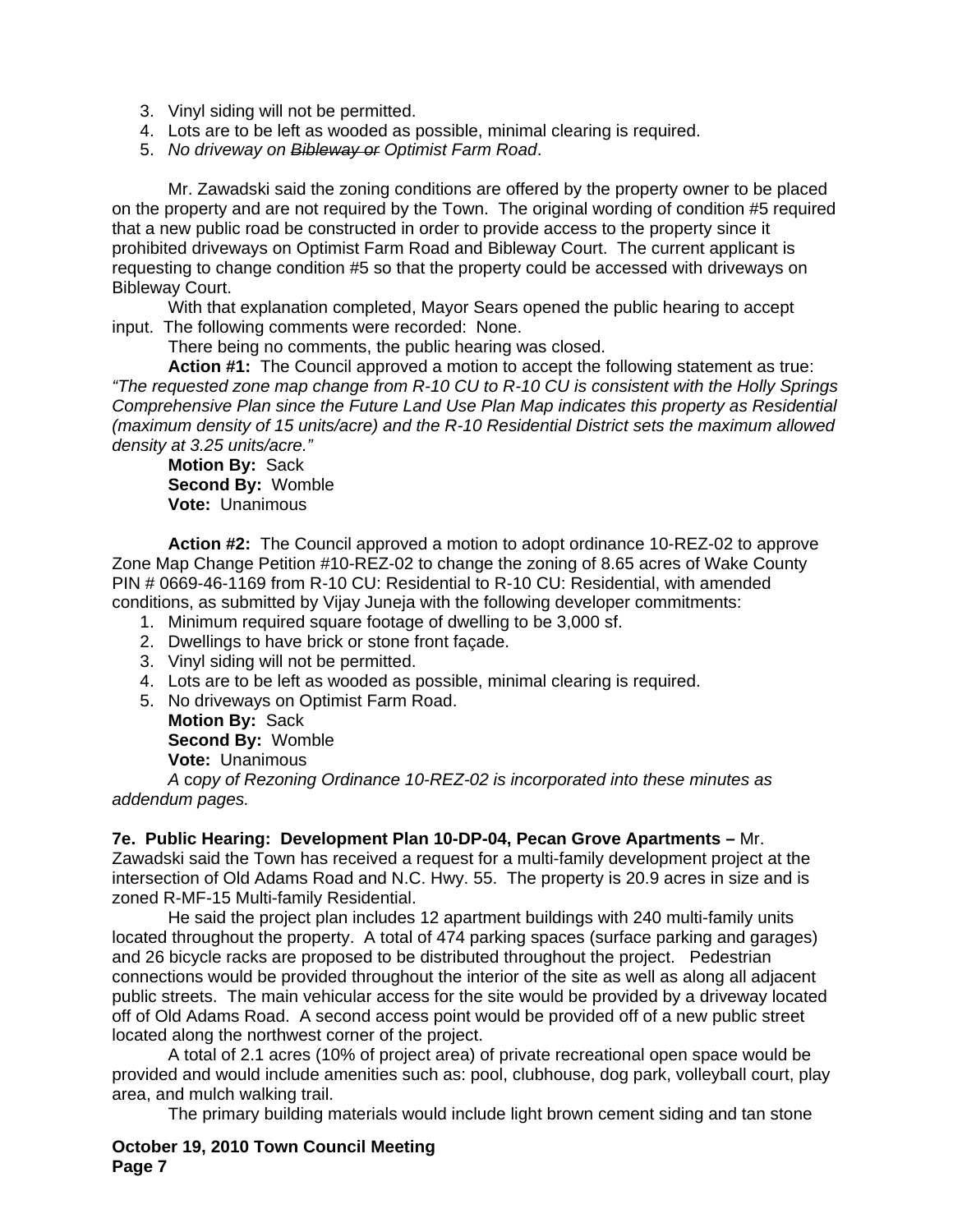accents. Other design features in the plan include: façade modulation, roofline variation, decorative columns, balconies with decorative panels, and a decorative cupola on top of the clubhouse building. The clubhouse building also would include 20 solar collector panels located on the southwest side of the roof.

 Mr. Zawadski said the Town of Holly Springs gateway feature also would be constructed with the project in accordance with the Vision Holly Springs: Comprehensive Plan Section 4.4 Town Gateways. The feature would be located near the intersection of Old Adams Road and N.C. Hwy. 55, and the final design is required to be completed as a condition of approval (see condition 13.)

With that explanation completed, Mayor Sears opened the public hearing to accept input. The following comments were recorded:

Jack Norris, 509 Woodleigh Ct. – Mr. Norris said he was concerned about traffic trying to exit the property onto Hwy. 55. He said there will need to be a traffic light there. He asked the Council members to, if they are inclined to approve the plan, that the Town request that the Department of Transportation place a traffic light there.

There being no further comments, the public hearing was closed.

**Action:** The Council approved a motion to approve Development Plan #10-DP-04 for Pecan Grove Apartments as submitted by Jerry Turner and Associates, dated Revised 9/13/10 with the following conditions:

- 1. This project will be required to meet Town's NPDES Phase II Post Construction Stormwater ordinance.
- 2. No fill is permitted in the floodplain for residential development.
- 3. No increase in the pre condition 100 yr. runoff for the Somerset Basin is allowed.
- 4. GB Alford Highway (NC 55) will be widened in the future to a 6 lane cross section. This widening will require additional right-of-way along your frontage. Design for this site should reserve area accordingly along this boundary to accommodate a change in rightof-way when needed in the future.
- 5. A fee-in-lieu of upgrade will be required for this project for the Pump Station and/or Force Main.
- 6. This site will require a Pump Station to be constructed with the project. The Preliminary Pump Station Site Plan must be approved by Town Council prior to or with the approval of this Development Petition. (*Staff Note: The Preliminary Pump Station Site Plan is scheduled to go before the Town Council at the same meeting as this project.)*
- 7. Pump station site must be platted and conveyed by deed to the Town of Holly Springs before pump station final acceptance.
- 8. Pump station site owned by the Town of Holly Springs may be expanded in the future and there will be routine operation inspections and maintenance on the premises once the pump station is in operation.
- 9. Prior to the first construction drawing submittal for the Pecan Grove Apartments Development Plan, the following items must be addressed:
	- a. Provide draft PCN with all supporting documentation including but not limited to buffer determinations and projected location and impacts to jurisdictional features for the entire project.
	- b. Offsite right-of-way must be dedicated for this project for the new cul-de-sac.
	- c. Provide documentation in the form of a recorded plat of any required offsite sewer easements (including the force main corridor from the Pump Station to the discharge point).
	- d. A Final Gravity Sewer Line Sizing Report will be required for all lines that are stubbed to adjacent upstream properties. Include calculations to document line sizes, adequacy of proposed sanitary sewer lines to serve all future upstream development.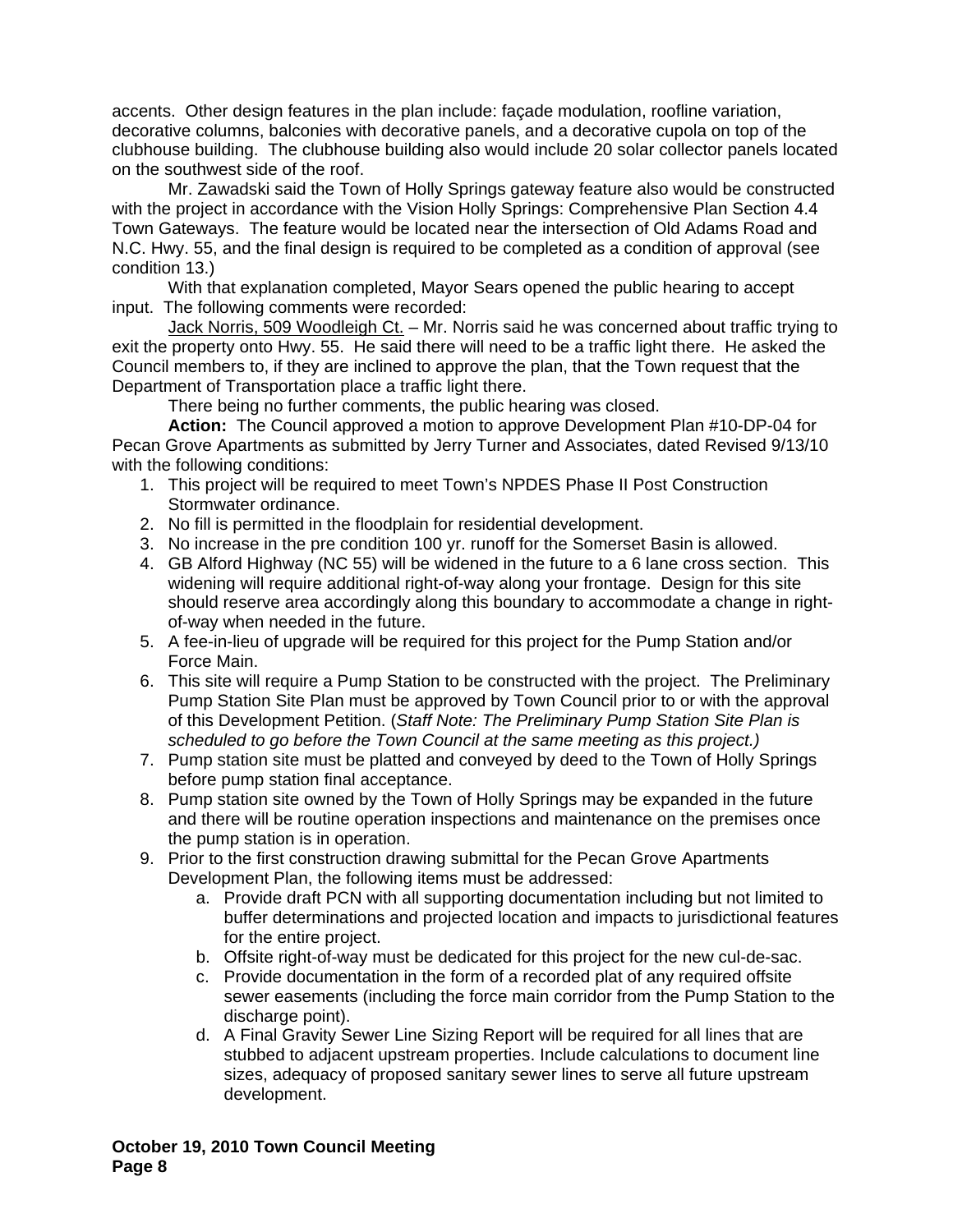- e. Gateway Feature design shall be submitted to the Department of Planning & Zoning for review and approval by the Town. The design must be finalized and approved by the Town prior to Construction Drawing Submittal.
- 10. Prior to the first construction drawing approval (or issuance of a land disturbance permit) for the Pecan Grove Apartments Development Plan, the following items must be addressed:
	- a. Flood study approval will be required.
	- b. Payment of the Stormwater Fee-in-Lieu will be required.
	- c. Approval of Stormwater Management Plan is required.
	- d. All environmental permits must be obtained for the entire project.
	- e. The Bass Lake Buffer Waiver for installation of the sanitary sewer in the undisturbed Bass Lake Buffer must be obtained for the entire project.
- 11. The following items must be addressed within 10 days of Town Council Action:
	- a. An Engineer's sealed Water System Hydraulic Report for documenting that the Town's fire flow and system pressure requirements are met. This report has been submitted and is under review. The report must be approved and any items that require changes to the plans must be addressed within 10 days of Town Council Action.
	- *b.* A New Pump Station Preliminary Design Report is required. The report has been submitted and is under review. The report must be approved and any items that require changes to the plans must be addressed within 10 days of Town Council Action. *(The report has been approved 10/14/10– plans must be submitted to reflect any plan items from the report)*
	- c. A Traffic Impact Analysis (TIA) is required. The report has been submitted and is under review. The report must be approved and any items that require changes to the plans must be addressed within 10 days of Town Council Action.
	- d. The Shadow Valley Sewer Study must be finalized and hard copies submitted. *(The report has been finalized and approved 10/14/10)*
	- e. Replace wood fence with black chain link fence and revise planting plan to create additional screening along the northeastern property lines.
- 12. Prior to Final Plat, the following must be completed:
	- a. Payment of fees-in-lieu of land dedication in the amount of \$744/unit.
- 13. The developer is requesting an Infrastructure Reimbursement Agreement (IRA) for this project. There is information (8 ½ x11 project map and a Professional Engineer's estimate of costs) that must be provided by the developer to the Director of Engineering to prepare the agreement. This information was not available in by the deadline for the Town Council meeting associated with the project. Once the information is received a schedule will be created including which Town Council meeting this information will be presented for consideration.

**Motion By:** Sack **Second By:** Womble **Vote:** Unanimous

Councilman VanFossen asked that he be recused from the meeting due to his professional association as architect with subject applicants.

Councilman Womble made a motion to recuse Councilman VanFossen from the meeting. It was seconded by Councilman Cobb, and the motion carried unanimously.

A quorum of the Council still was present.

**7f. Public Hearing: Ordinance 10-13, UDO Amendment -** Mr. Zawadski said the Town has received a request for a UDO amendment to add kennels with outdoor runs and veterinary offices to the list of Special Exception Uses within the LI: Light Industrial District.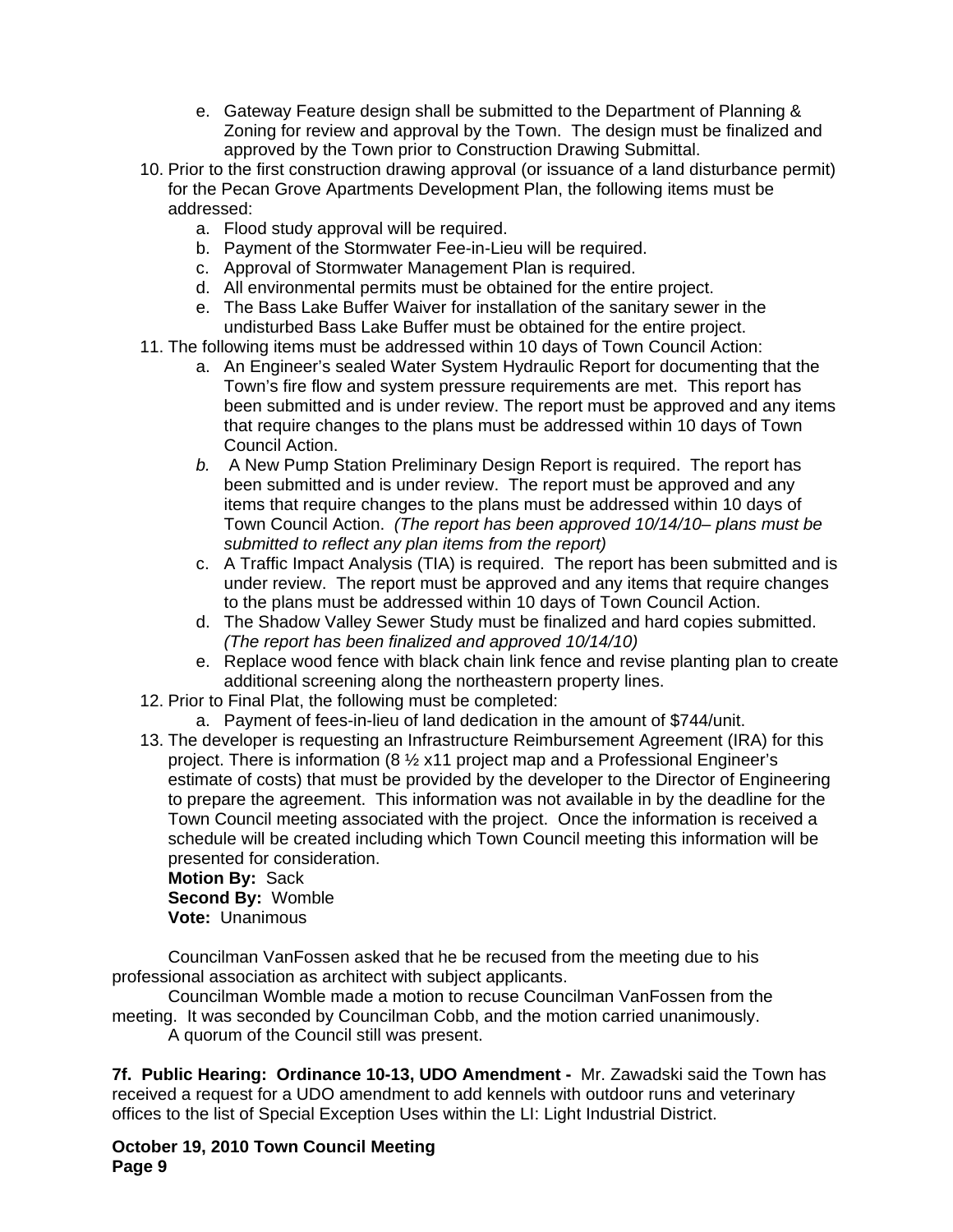He said currently the UDO permits kennels with outdoor runs as a Special Exception Use in the R-30: Residential District and CB: Community Business District, and as a Primary Use in the GB: General Business District. Veterinary offices currently are permitted as a Special Exception Use in the R-30: Residential District and LB: Local Business District, and as a Primary Use in the CB: Community Business District and GB: General Business District.

 Mr. Zawadski said according to UDO Section 4.02, the intent of the LI: Light Industrial is: …"to provide for development of assembly and light manufacturing or processing facilities which may require limited amounts of outdoor storage. Permitted uses in this district tend to generate heavy traffic, require extensive community facilities, and may require limited amounts of outdoor storage. The LI District is also intended to function as a transitional district between the more intense general industrial districts and other less intense districts."

 The Light Industrial district permits a range of office and light industrial uses, but also includes uses that are intended to serve the daily needs of employees that work within and near the LI district. These uses include the following: child care, gas stations, dry cleaning, restaurants, banks, fitness centers, gymnastics and dance studios and drug stores.

 The UDO amendment also includes adding parking requirements for animal service uses such as veterinary offices, kennels, groomers, etc. at a rate of 3.5 spaces per 1,000 square feet. The UDO does not currently specify parking requirements for these uses, and the proposed requirement is in-line with the American Planning Association's recommendation for parking standards.

With that explanation completed, Mayor Sears opened the public hearing to accept input. The following comments were recorded: None.

There being no comments, the public hearing was closed.

**Action #1:** The Council approved a motion to accept the following statement as true: *"The requested UDO Text Amendment is consistent with the Vision Holly Springs Comprehensive Plan Executive Summary regarding Adopting and Implementing the Plan and the Objectives for Future Land Use."* 

**Motion By:** Cobb **Second By:** Womble **Vote:** Unanimous.

 **Action #2:** The Council approved a motion to adopt Ordinance 10-13 to approve and enact UDO Text Amendment 10-UDO-06 to modify the text of UDO Sections 4.02 Light Industrial and 7.04 Off-Street Parking Regulations as submitted by Chet VanFossen Architect.

**Motion By:** Cobb **Second By:** Womble **Vote:** Unanimous

**7g. Public Hearing: Special Exception Use Petition, 10-SEU-03, Bed and Biscuit -** Mr. Zawadski said the Town has received a request for a Special Exception Use to operate a kennel with outdoor run and veterinary office to be located at 250 Premier Drive in the LI: Light Industrial zoning district. The property is 1.17 acres and is located near the intersection of Premier Drive and Green Oaks Parkway.

 He said the property is the former location of Jump Zone, and the new business is proposed to utilize the existing building. The only proposed modification to the site would be an 80'x18' fenced outdoor play area located behind the building in a portion of the parking lot - not visible from Premier Drive. The property includes a total of 36 existing parking spaces located throughout the site. The site is proposed to be accessed from the existing driveway located on Premier Drive, and there are no modifications proposed to the building exterior.

 Councilman Cobb asked how the applicant would manage outdoor pet waste. Ms. Goodson said staff would work with the applicant to manage waste to the town's satisfaction. With that explanation completed, Mayor Sears opened the public hearing to accept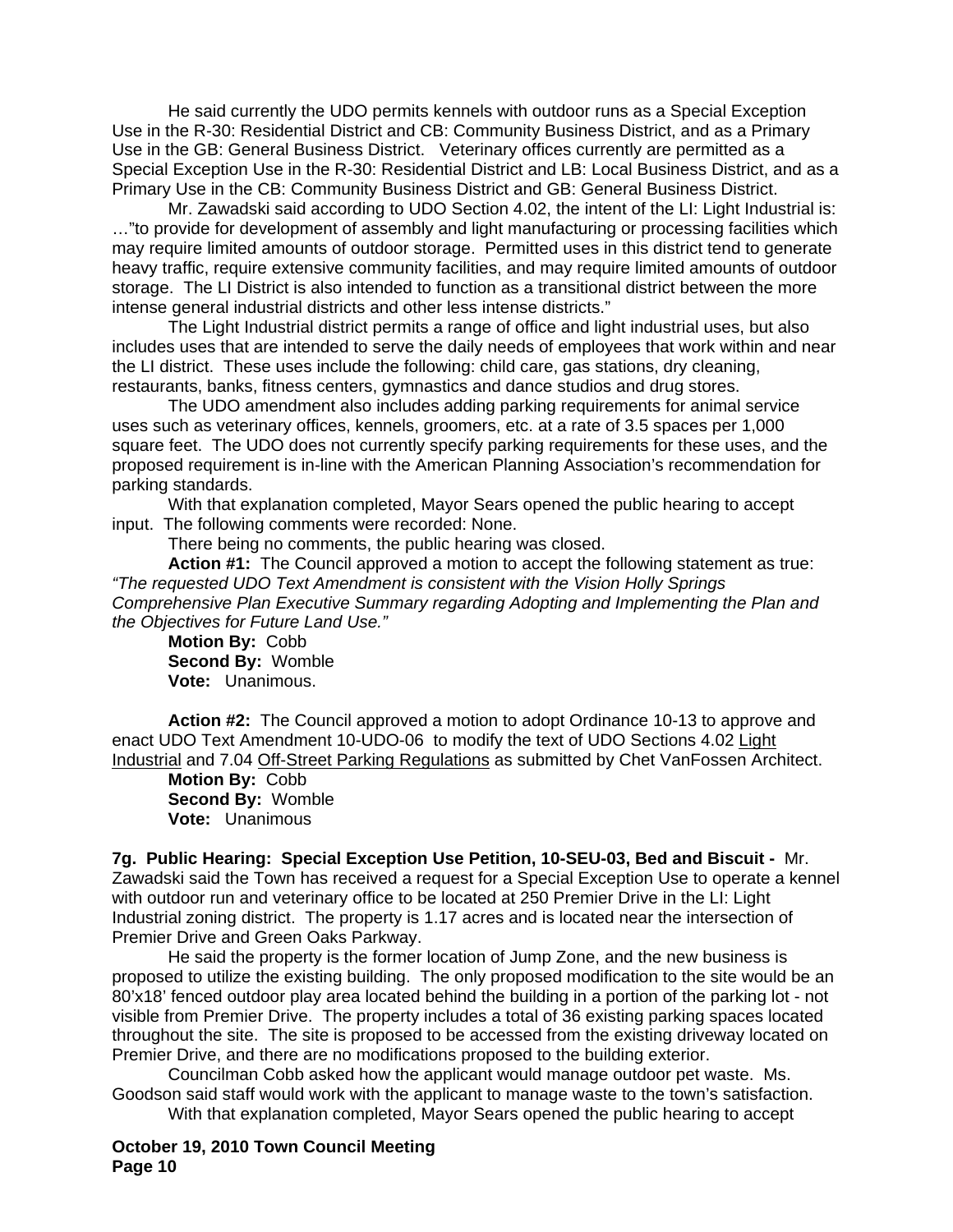sworn testimony. The following testimony was recorded under oath administered by the Deputy Town Clerk: None.

There being no testimony, the public hearing was closed.

 **Action #1:** The Council approved a motion to make and accept the findings of fact to be recorded in the minutes for a Special Exception Use #10-SEU-03 for Country Gardens Bed and Biscuit as submitted by Chet VanFossen Architect, date revised 6/24/2010. Special Exception Use Findings of Fact:

 A special exception use may only be granted upon the presentation of sufficient evidence to enable a written determination that:

- 1. The proposed use will not be injurious to the public health, safety, comfort, community moral standards, convenience or general welfare;
- 2. The proposed use will not injure or adversely affect the adjacent area;
- 3. The proposed use will be consistent with the character of the district, land uses authorized therein, and the Town of Holly Springs Comprehensive Plan;
- 4. The proposed use shall conform to all development standards of the applicable district (unless a waiver of such development standards is requested as part of the special exception use petition and approved as set forth above, in which case the proposed use shall conform to the terms and conditions of such waiver).
- 5. Access drives or driveways are or will be sufficient in size and properly located to: ensure automotive and pedestrian safety and convenience, traffic flow as set forth in Section 7.09 – Pedestrian Circulation and Vehicular Area Design; and, control and access in case of fire or other emergency;
- 6. Off-street parking areas, off-street loading areas, trash enclosures, trash pick-up and removal, and other service areas are located so as to be safe, convenient, allow for access in case of emergency, and to minimize economic, glare, odor, and other impacts on adjoining properties and properties in the general neighborhood;
- 7. The lot, building or structure proposed for the use has adequate restroom facilities, cooking facilities, safety equipment (smoke alarms, floatation devices, etc.), or any other service or equipment necessary to provide for the needs of those persons whom may work at, visit or own property nearby to the proposed use;
- 8. Utilities, schools, fire, police and other necessary public and private facilities and services will be adequate to handle the needs of the proposed use;
- 9. The location and arrangement of the use on the site, screening, buffering, landscaping, and pedestrian ways harmonize with adjoining properties and the general area and minimize adverse impacts; and,
- 10. The type, size, and intensity of the proposed use (including but not limited to such considerations as the hours of operation and numbers of people who are likely to utilize or be attracted to the use) will not have significant adverse impacts on adjoining properties or the neighborhood.

**Motion By:** Cobb **Second By:** Williams **Vote:** Unanimous

*A* c*opy of Special Exception Use Petition 10-SEU-03 addressing the findings of fact is incorporated into these minutes as addendum pages.* 

**Action #2:** Having made findings of fact that the project meets the requirements to be granted a Special Exception Use, the Council approved a motion to approve Special Exception Use 10-SEU-03 for Country Gardens Bed and Biscuit as submitted by Chet VanFossen Architect, date revised 6/24/2010 with the following condition:

1. Prior to Construction Drawing approval, stormwater management for the outside pet waste will be required. **Motion By:** Cobb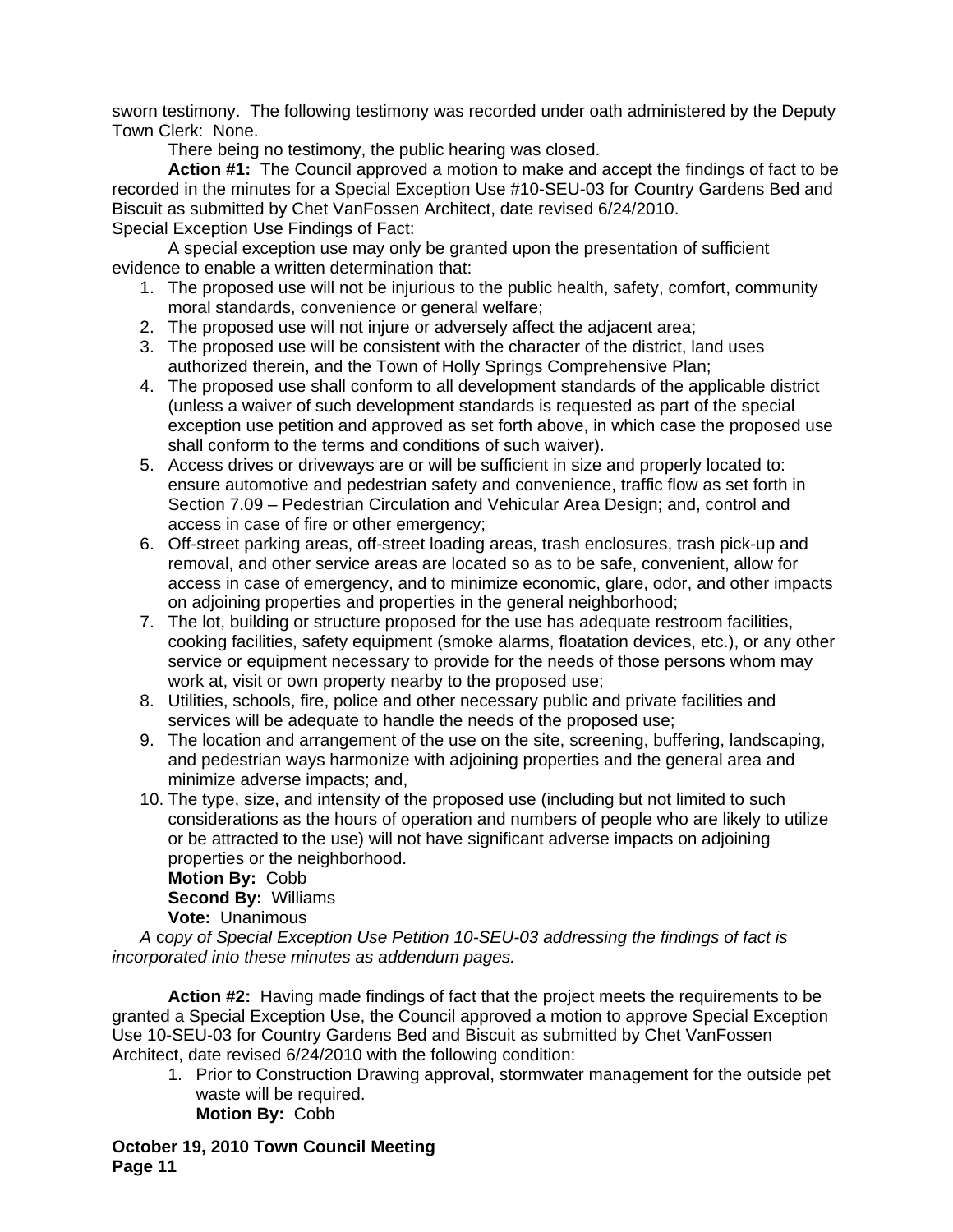**Second By:** Sack **Vote:** Unanimous

At this time, the Council approved a motion to readmit Councilman VanFossen into the meeting. **Motion By:** Sack **Second By:** Cobb

**Vote:** Unanimous.

**7h. Public Hearing: Community Development Block Grant Funding -** Mr. Weeks said with authorization from the Town Council, staff will apply to the NC Department of Commerce for a 2010 Scattered Site Housing grant in the amount of \$100,000 that will provide housing rehabilitation funds for eligible citizens living within the Town of Holly Springs. The Town will solicit applications from low-income homeowners who qualify for housing rehabilitation. Prioritization will be based on applicants' circumstances and needs. Advertisement for this program has been published in the Holly Springs Sun, and direct mailings have been sent to citizens who have inquired about home repairs in the past.

 Mr. Weeks said this is the first of two required public hearings. The purpose of this initial public hearing is to explain the CDBG program and to allow citizens of Holly Springs an opportunity to express their views concerning community development needs and priorities.

 He said during a second public hearing, citizens will have an opportunity to comment of the actual Scattered Sites Housing application, which is required to contain program beneficiaries.

 Councilman Cobb asked how the funding would be administered and if there was a limit per applicant.

 Mr. Weeks said the town would pay costs up-front and be reimbursed by the Division of Community Assistance.

With that explanation completed, Mayor Sears opened the public hearing to accept input. The following comments were recorded: None.

There being no comments, the public hearing was closed.

**Action:** The Council approved a motion to authorize staff to apply for 2010 scattered sites housing rehabilitation Community Development Block Grant funding.

**Motion By:** Sack **Second By:** Womble **Vote:** Unanimous.

**8. Consent Agenda:** The Council approved a motion to approve all items on the Consent Agenda. The motion carried following a motion by Councilman Sack, a second by Councilman Cobb and a unanimous vote. The following actions were affected:

8a. Minutes – The Council approved minutes of the Council's regular meeting held Sept. 21, 2010.

8b. Budget Amendment Report -- The Council received a monthly report of amendments to the FY 2010-11 budget approved by the town manager. *A* c*opy of the budget amendments report is incorporated into these minutes as an addendum page.*

8c. Community Planning Month – The Council received a report of a proclamation designating October as Community Planning Month.

8d. Secondary and Cumulative Impact Master Mitigation Plan Update - The Council received a report regarding the biennial Secondary and Cumulative Impact Master Mitigation Plan update.

8e. Cemetery Enhancement Project - The Council approved to enter into a contract with Brick and Stone of N.C. Inc in the amount of \$8,995; a contract with Rodney's Signs in the amount of \$1,169.75; and a contract with Seegars Fencing in the amount of \$9,752 for cemetery enhancements.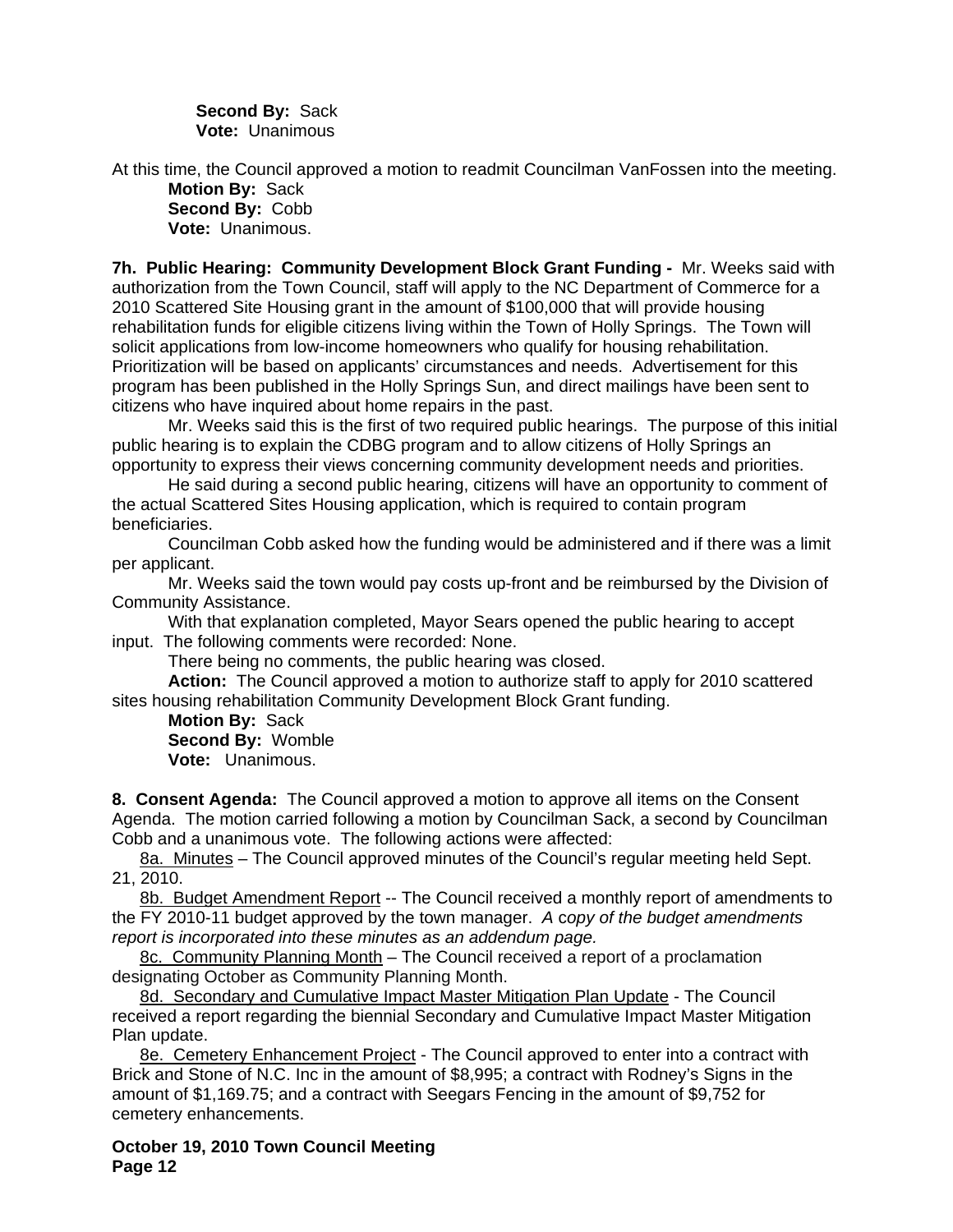8f. Governors Highway Safety Program Traffic Grant - The Council adopted an amendment to the FY 2010-11 budget in the amount of \$196,670 and to accept a Governors Highway Safety Program traffic grant. *A* c*opy of the budget amendment is incorporated into these minutes as an addendum page.*

8g. Comprehensive Bicycle Planning - The Council approved to enter into an agreement with Greenways Inc. in the amount of \$40,000 for completion of a comprehensive bicycle planning document*.* 

8h. Raleigh Street to Stinson Avenue Sidewalk Project - The Council approved the alignment, a budget amendment for \$120,000 and an NCDOT municipal grant agreement for sidewalk connecting downtown to Womble Park

8i. Personnel Policy – The Council approved a text amendment in the town's personnel policy providing clarification to the section on the hiring of relatives.

8j. Bass Lake Park Phase 2 Sidewalk Project - The Council approved the alignment, a budget amendment for \$180,000 and an NCDOT municipal grant agreement for Bass Lake Park Phase 2 sidewalk. *A copy of the budget amendment is incorporated into these minutes as an addendum page.* 

8k. Pecan Grove Pump Station Project – The Council approved the preliminary site plan for the Pecan Grove pump station with conditions.

8l. Town's Stormwater Fee-in-Lieu – The Council approved modifications to the Town's Stormwater Fee-in-Lieu.

**9a. Developer Request to Reduce Town Fees** – Mr. Doug Ledson made a request of the Town Council for a reduction of capacity and park fees associated with the Woods of Avent Ferry, a planned senior apartments project. Mr. Ledson said original fee amounts total about \$650,000, and he is asking for a reduction to approximately \$250,000.

 Mr. Dean said that staff and management would recommend against the fee reductions since it is these fees paid by developers that provide the town's infrastructure of streets, utilities and parks. Mr. Dean points out that even though a senior population may have less impact on town facilities than other groups, the infrastructure provided is no less expensive.

Mr. Ledson addressed the Council with his request, saying that it would be difficult to absorb the costs because the project is a tax-credit-subsidy with senior, mostly low-income tenants with limited resources.

Mr. Ledson pointed out that the town's rate structure does not equitably apply fees since a three-bedroom house cost the same in fees as a one-bedroom senior living apartment. He said he seeks some equity in how the fees are applied.

Councilman Sack said the town assisted the project by applying for the grant funding and that the project bottom line should have been determined early in the project. He said he did not think it was good business for the project principles to come in at the last minute asking for nearly half a million dollars in relief.

Mr. Ledson said when the builder put the numbers together, they worked based on what they thought the town's fees were. Mr. Ledson said it was his fault that the builder had incorrect information about the town's fees.

A representative of the RHA development company said RHA found out the fees in June were going to be \$672,000, or \$10,500 per unit. He stressed his company is non-profit and the savings of a discount offered by the Town would go into the apartments for upgrades.

Ken Jarvis, 176 Avent Ferry Road – Mr. Jarvis addressed the Council to speak in support of the project and the developer. Mr. Jarvis sold a portion of his property to the developer for the project, and he is a neighbor of it.

Councilman Sack and Councilwoman Williams said they support the project and that the town needs it, but it is the responsibility of the builder to know the fees before going into a project, and it is not the town's responsibility to make the financials work.

Councilmen Cobb and Womble said they were sorry the project principles did not keep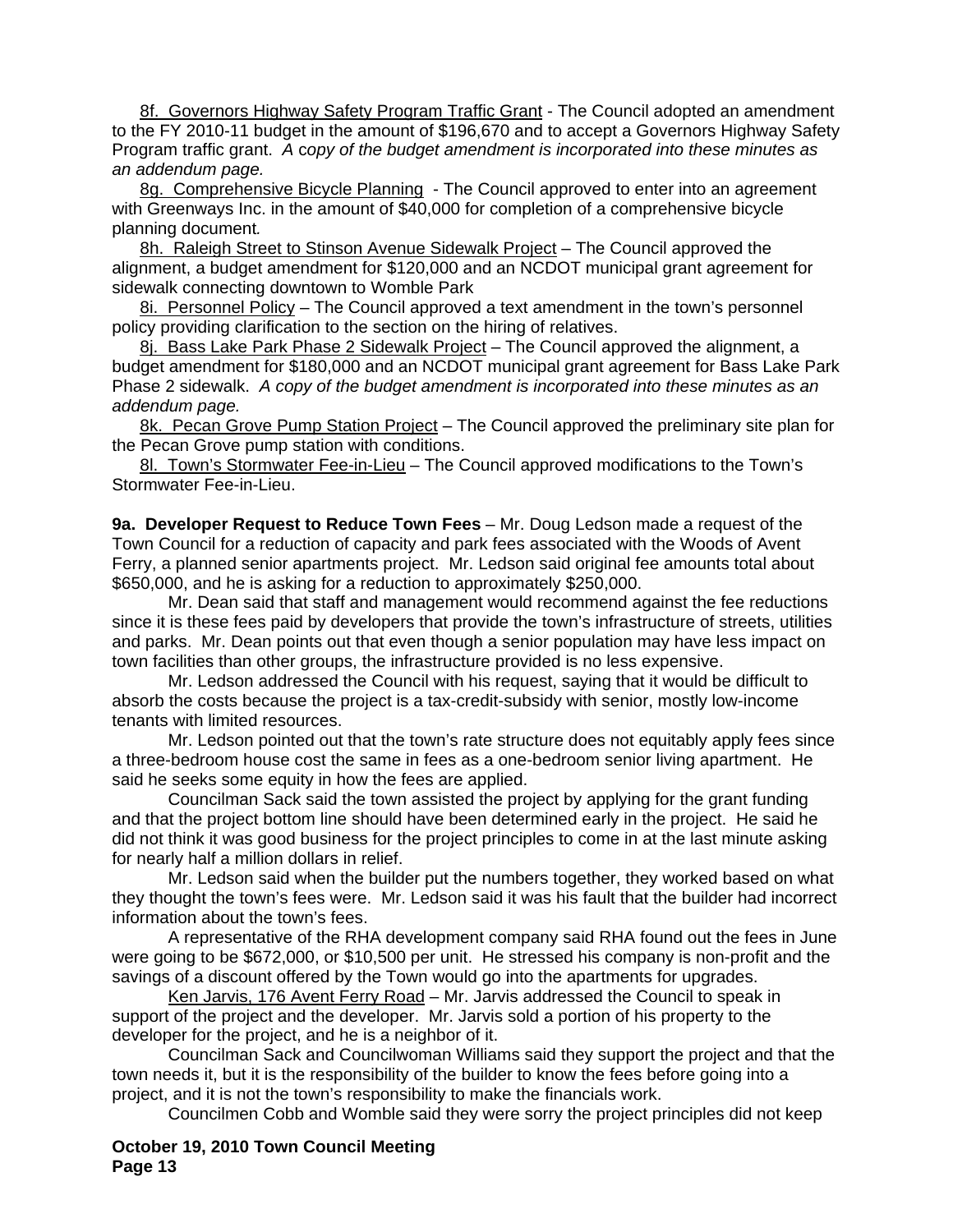up with how much the fees were going to be; however, Councilman Womble said he feels inclined to consider some fee reductions to make the project work. Councilman Cobb was not in favor of a fee reduction.

Councilman VanFossen said the Council was in agreement that the town wants senior housing, and that the project would be a good addition to the Town's village district. It puts the Town in a bad position, however, to ask for fee reductions, especially so late in the project.

Councilman VanFossen said it might be appropriate for the Council to consider future policy changes for a reduction in capacity fees for senior housing, but that would not apply to this project.

**Action:** After much the discussion, the Council approved a motion to deny a request from the developers of the Woods at Avent Ferry for a reduction in fees due on the project.

**Motion By:** Sack

**Second By:** Williams

**Vote:** The motion carried, following a 3-2 vote. Councilmen Cobb and Sack and Councilwoman Williams voted for the motion. Councilmen Womble and VanFossen voted against.

**9b. Board of Adjustment In-Town Alternate Member Appointment –** Ms. Clapp said that Mr. John Sadler, an in-Town alternate member of the Board of Adjustment has resigned from his position on the Board of Adjustment since he is moving out of town and no longer will be able to serve on the Board.

She said the Town Council is being asked to fill the remainder of his term ending Dec. 31, 2012. The following is a list of the applicants whose applications Council received earlier under separate cover:

1. James "David" Arnold, Oak Hall (PB 1<sup>st</sup> choice, BOA 2<sup>nd</sup> choice)

2. Anthony D'Agostino, Braxton Village (PB 1<sup>st</sup> choice, BOA 2<sup>nd</sup> choice)

3. Chad T. Howard, Holly Glen (PB 1<sup>st</sup> choice, BOA 2<sup>nd</sup> choice)

4. Vincent B. Lovell, Ballenridge (PB  $1<sup>st</sup>$  choice, BOA  $2<sup>nd</sup>$  choice)

5. Matthew McGinnis, Sunset Oaks (PB 1<sup>st</sup> choice, BOA 2<sup>nd</sup> choice)

6. Ray Robbins, Somerset Farms (PB 1st choice, BOA 2nd choice)

7. Douglas Ward, Bridgewater (PB 1<sup>st</sup> choice, BOA 2<sup>nd</sup> choice)

8. Kevin Wingate, The Woods at Sunset Oaks (PB 1<sup>st</sup> choice, BOA 2<sup>nd</sup> choice)

9. Brian P. Woomer, Sunset Ridge (PB 1<sup>st</sup> choice, BOA 2<sup>nd</sup> choice)

**Action:** By a show of hands, the Council approved a motion to appoint Brian P. Woomer to fill the remaining term of a vacated in-Town alternate member of the Board of Adjustment, with the term ending Dec. 31, 2012.

**9c. New Community Center Building Name** *–* Mr. Bradley said that it is the time during the construction process to consider the signage to be located on the façade of the new community center. With construction of a new center building, this is a good time to consider incorporating the center with Womble Park, making the facility more identifiable and easier to locate, Mr. Bradley said.

 He said staff recommends the name of the community center to be Parrish Womble Park Community Center with the gymnasium's remaining the W.E. Hunt Gymnasium.

 Councilman Sack said he was in favor of keeping it W.E. Hunt Community Center because the name is familiar and it would maintain the legacy of the former building's history.

Councilwoman Williams said she would like the name Holly Springs to be incorporated, as in the W.E. Hunt Community Center of Holly Springs.

Councilman VanFossen said he preferred Holly Springs Community Center.

Councilman Womble said he would prefer to retain tha W.E. Hunt name, and he said Council had discussed at the beginning of the project whether to change the name on the new building. He said he recalled that there would be no change in name. He said he preferred W.